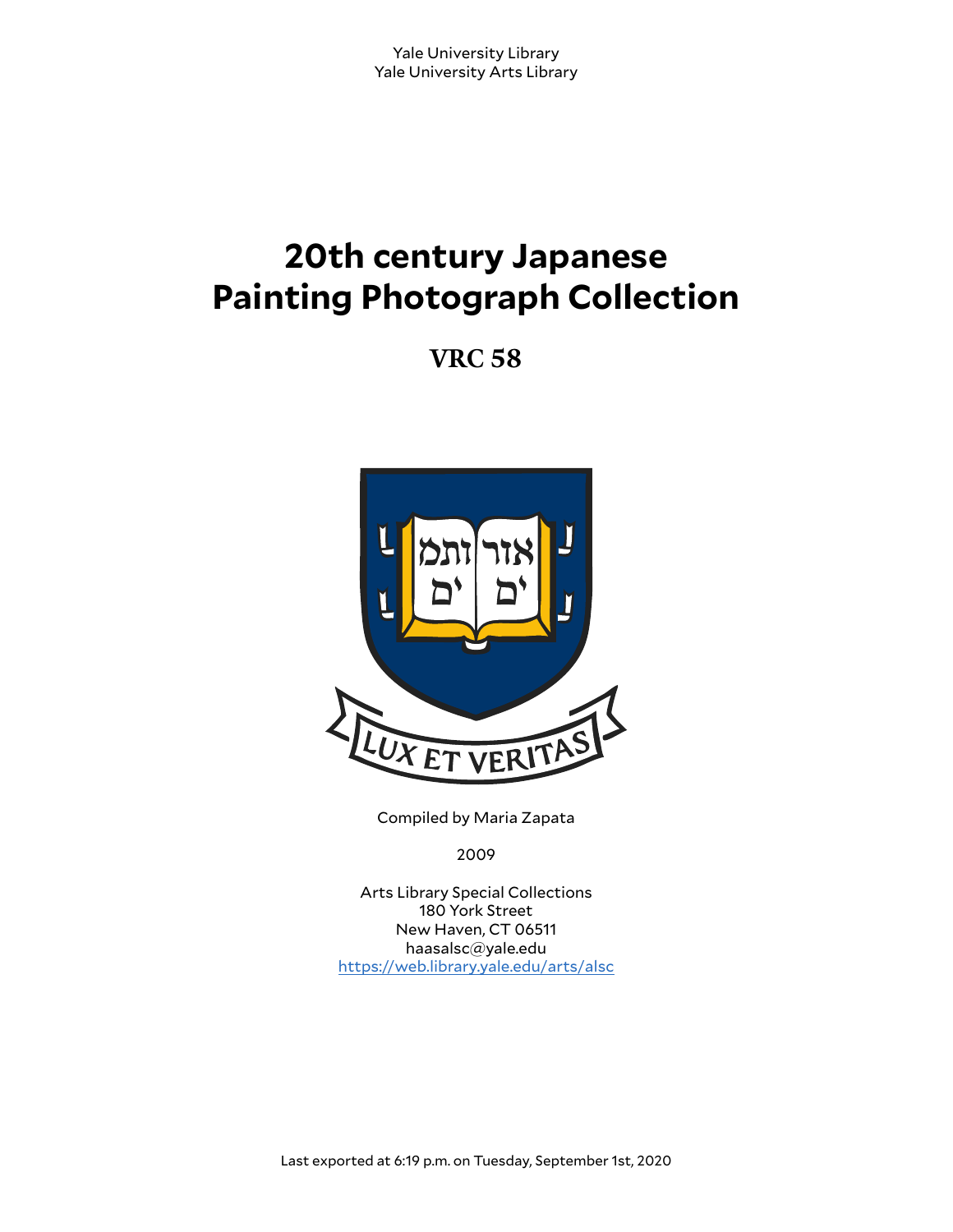## **Table of Contents**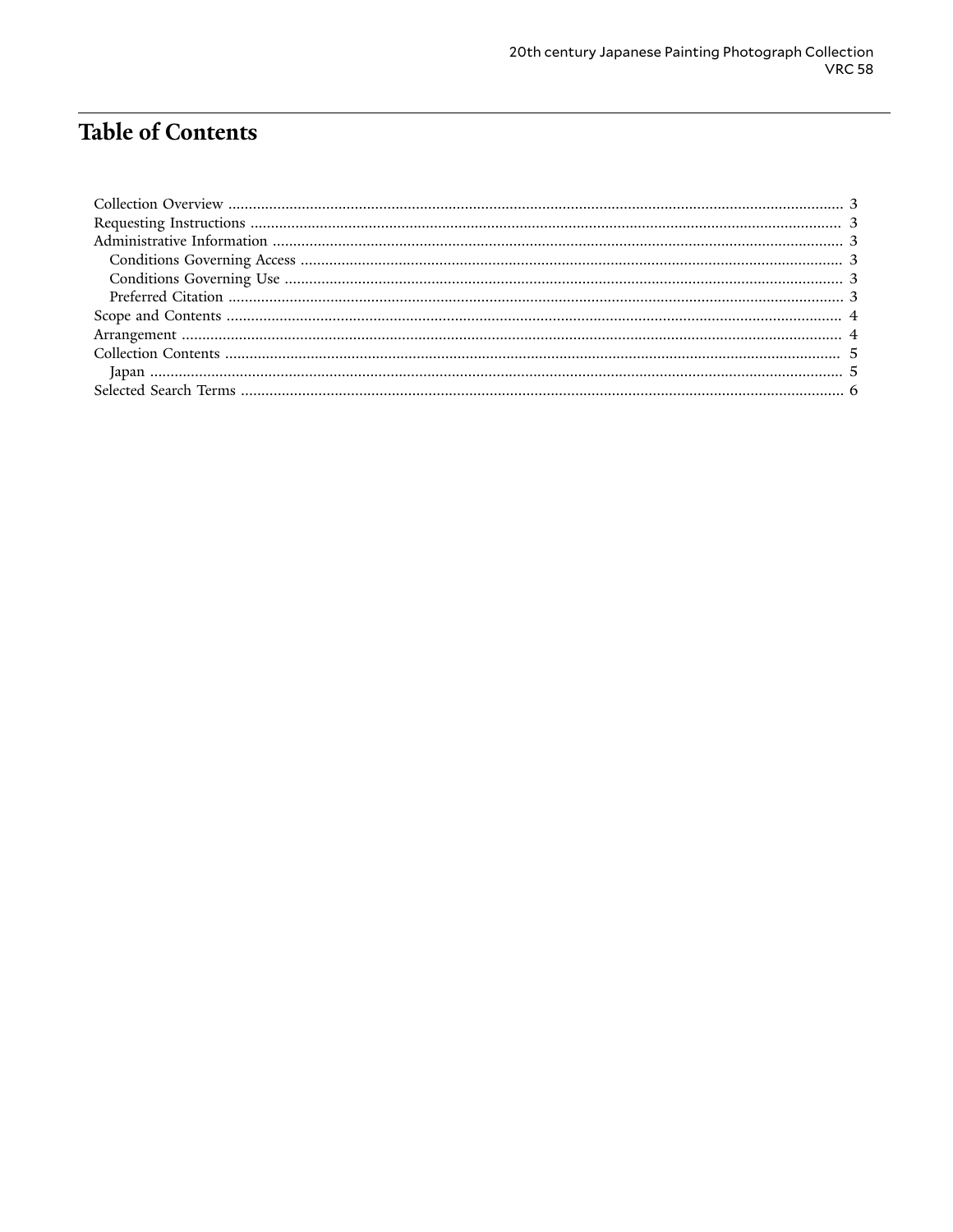## <span id="page-2-0"></span>**Collection Overview**

|                                                       | <b>REPOSITORY:</b> Yale University Arts Library<br><b>Arts Library Special Collections</b><br>180 York Street<br>New Haven, CT 06511<br>haasalsc@yale.edu<br>https://web.library.yale.edu/arts/alsc                                                                                                       |
|-------------------------------------------------------|-----------------------------------------------------------------------------------------------------------------------------------------------------------------------------------------------------------------------------------------------------------------------------------------------------------|
| <b>CALL NUMBER: VRC 58</b>                            |                                                                                                                                                                                                                                                                                                           |
|                                                       | CREATOR: Foujita, Tsogouharu, 1886-1968                                                                                                                                                                                                                                                                   |
|                                                       | <b>TITLE:</b> 20th century Japanese Painting Photograph Collection                                                                                                                                                                                                                                        |
|                                                       | <b>DATES:</b> ca. 1900-2005                                                                                                                                                                                                                                                                               |
| <b>PHYSICAL DESCRIPTION: 0.42 linear feet (1 box)</b> |                                                                                                                                                                                                                                                                                                           |
|                                                       | <b>SUMMARY:</b> : Collection consists of 25 mounted black and white and color reproductions<br>of 20th century Japanese paintings. Content varies from original<br>photographic prints to reproductions from magazines and other published<br>sources. Some sections have accompanying clippings folders. |
|                                                       | <b>ONLINE FINDING AID:</b> To cite or bookmark this finding aid, please use the following link: http://<br>hdl.handle.net/10079/fa/vrc.0058                                                                                                                                                               |

## <span id="page-2-1"></span>**Requesting Instructions**

To request items from this collection for use on site, please use the request links in the HTML version of this finding aid, available at <http://hdl.handle.net/10079/fa/vrc.0058>.

Key to the container abbreviations used in the PDF finding aid:

b. box

## <span id="page-2-2"></span>**Administrative Information**

## <span id="page-2-3"></span>**Conditions Governing Access**

The materials are open for research.

## <span id="page-2-4"></span>**Conditions Governing Use**

Copyright has not been transferred to Yale University. Further use of this material may be subject to the copyright laws of the United States (Title 17, United States Code) or to site license or other rights management terms or conditions.

## <span id="page-2-5"></span>**Preferred Citation**

20th century Japanese Painting Photograph Collection, Arts Library, Yale University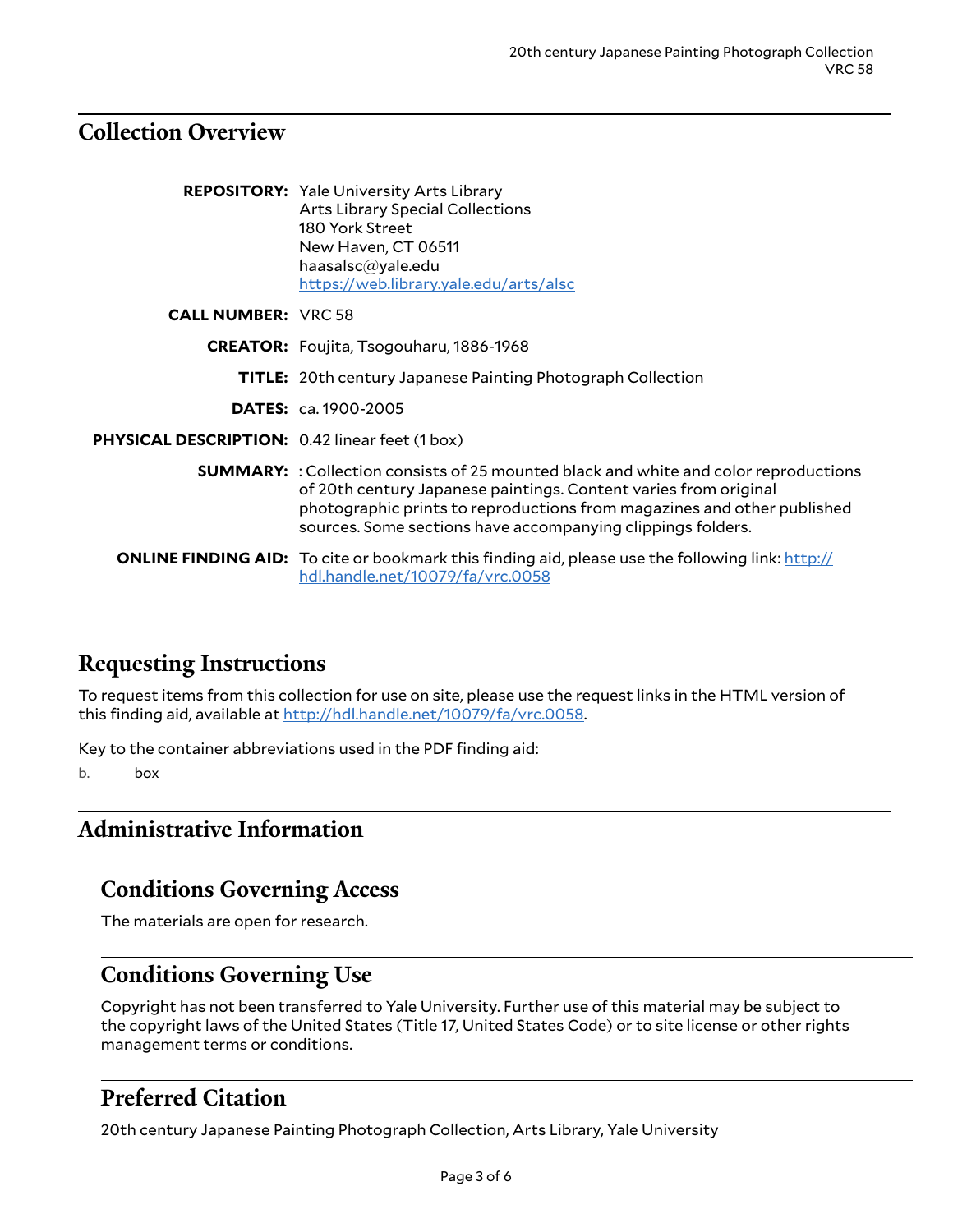## <span id="page-3-0"></span>**Scope and Contents**

: Collection consists of 25 mounted black and white and color reproductions of 20th century Japanese paintings. Content varies from original photographic prints to reproductions from magazines and other published sources. Some sections have accompanying clippings folders.

#### <span id="page-3-1"></span>**Arrangement**

The photographs are arranged alphabetically by individual artist name. The individual artist material is further divided primarily by the location of the work. The individual artist portion is preceded by a general grouping.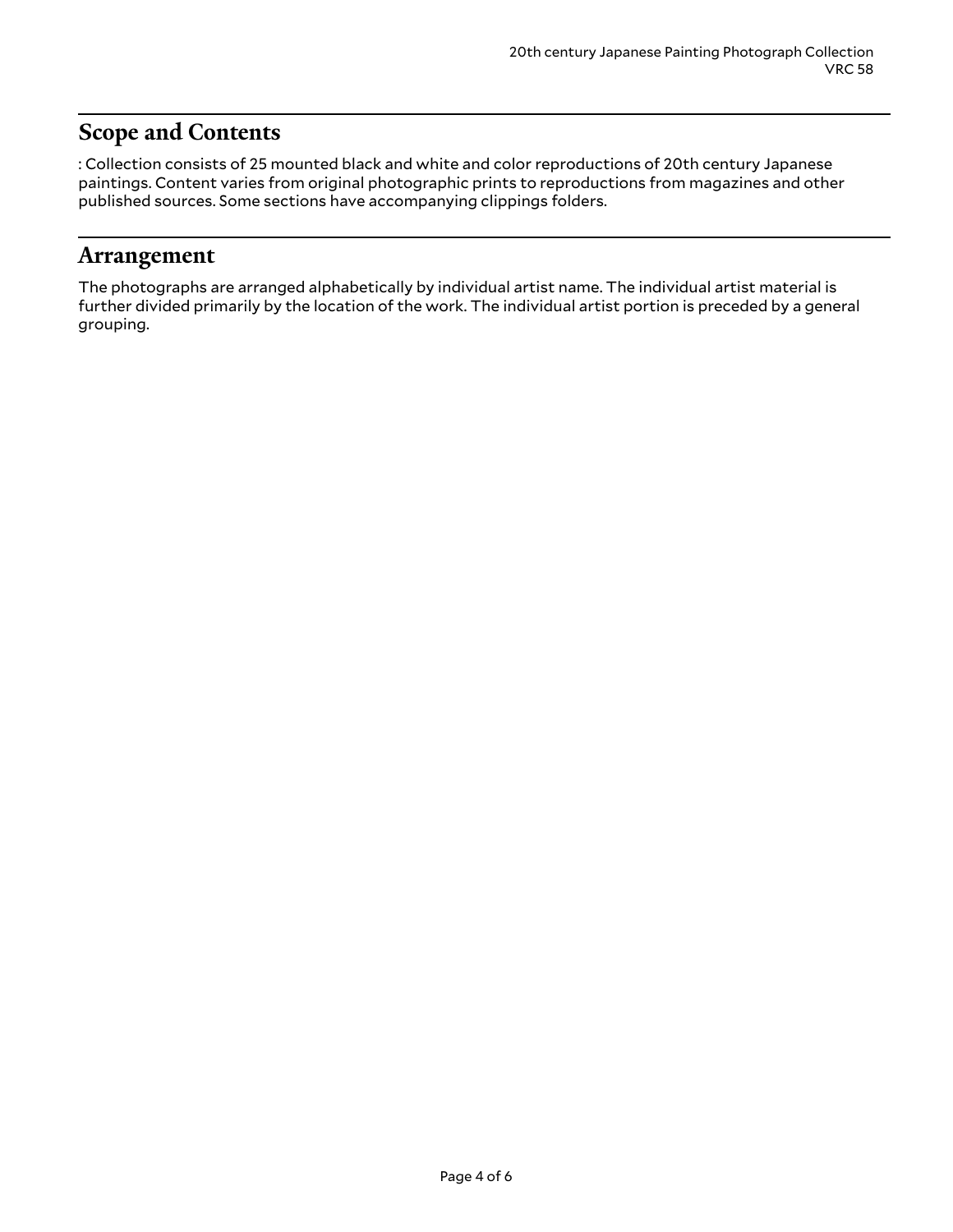#### <span id="page-4-1"></span><span id="page-4-0"></span>**Collection Contents Japan**  $b.\overline{1}$

b. 1 General Includes a folder of miscellaneous clippings. [11 photographs] b. 1 Fujita, Tsuguji [8 photographs] b. 1 Kawabata, Ryushi [6 photographs]